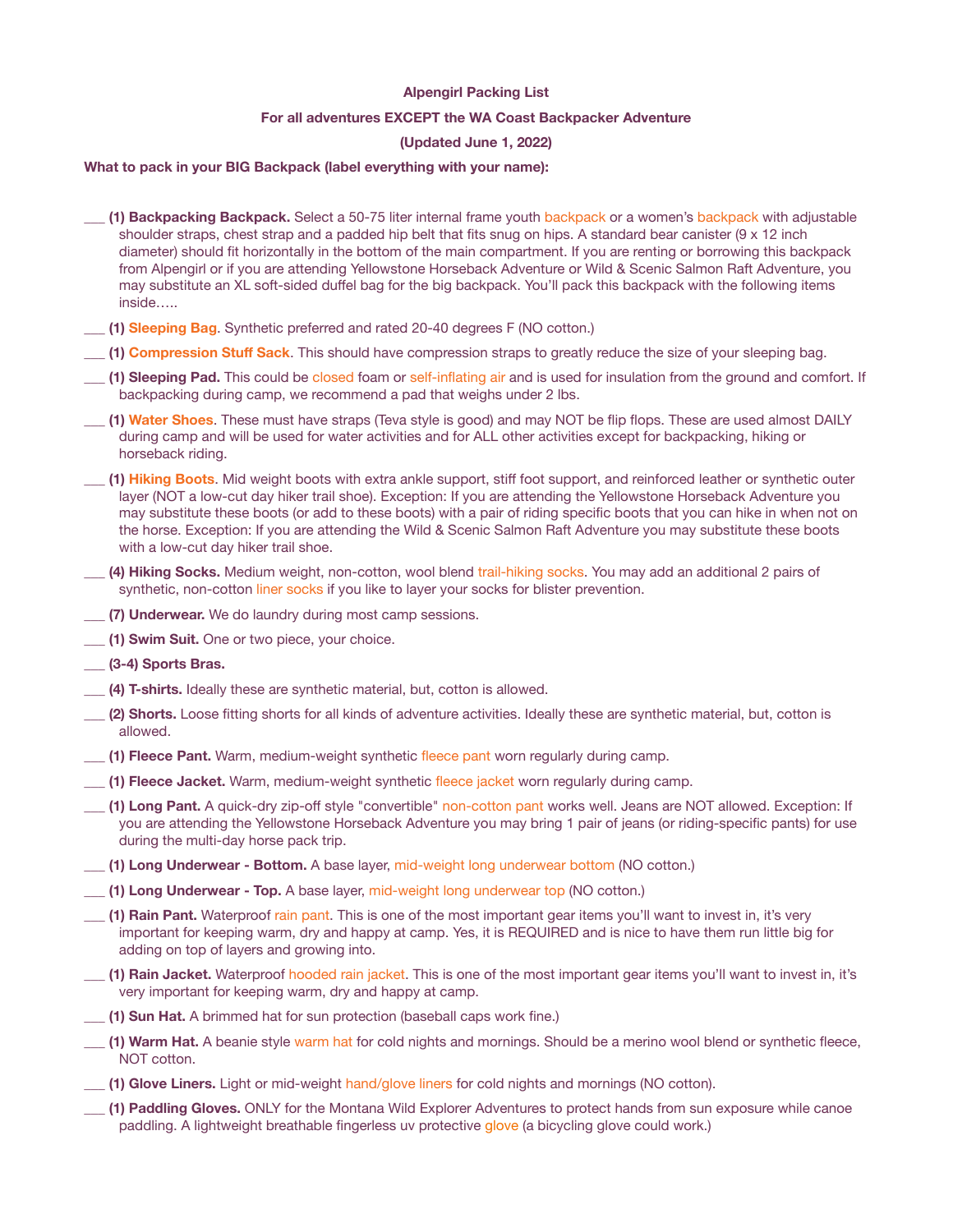- \_\_\_ **(1) Pack Towel.** Medium sized [pack towel](https://www.rei.com/product/127504/rei-co-op-multi-towel-lite) that is synthetic (NOT cotton) that you'll find at an outdoor store. Sized 12" x 24" size or a size larger if you like. We recommend smaller/lighter if backpacking with us this summer.
- \_\_\_ **(1) Beach Sarong.** ONLY required for the Wild & Scenic Raft and Montana Wild Explorer Adventures, a multi-purpose cover-up to avoid sun exposure, used for multi-day river paddling trips.
- \_\_\_ **(1) Long Sleeved UV Protection Sun Shirt.** Optional on most camps and REQUIRED for the Wild & Scenic Raft and Montana Wild Explorer Adventures where there are many days on the river with lots of sun exposure.
- \_\_\_ **(1) [Canoe Chair.](https://www.rei.com/product/136449/rei-co-op-trail-chair)** (Optional) This is not required on any camps, but, is recommended for the Montana Wild Explorer Adventure, used in canoe for comfort.
- \_\_\_ **(1) [Camp Pillow](https://www.campmor.com/collections/just-added/products/thermarest-small-compressible-pillow?_pos=3&_sid=54a16d777&_ss=r)**. (Optional) A small inflatable or non-inflatable camp pillow purchased from an outdoor store (regular bed pillows are not allowed).
- \_\_\_ **(1) [Mosquito Headnet](https://www.campmor.com/products/bens-ultranet-head-net)**. (Optional) This is recommended for the Yellowstone Horseback Adventure and Cascades Sea to Summit Adventure, but can be brought for any trip if desired.
- \_\_\_ **(1) Pajamas.** (Optional) A set of non-bulky PJs is allowed, however, we encourage you leave these at home. At the start of camp, you'll will select a "sleeping outfit" from your gear list and will learn to keep it clean, but if it makes you feel a bit more cozy, you are welcome to bring PJs.

#### **What to pack in your SMALL Backpack (label everything with your name):**

\_\_\_ **(1) Small Backpack.** Select a school-sized day-pack backpack with shoulder straps (used daily during travel and during camp) and pack the following items in it…..

\_\_\_ **(1) [Mesh Dunk Bag](https://www.campmor.com/products/campmor-heavy-duty-dunk-and-stuff-bag-15-in-x-22-in)**. This is used to store the following Mess Kit items:

\_\_\_ **(1) Mug.** A 12 oz. insulated [travel mug](https://www.rei.com/product/884337/gsi-outdoors-infinity-backpacker-mug) with lid (for backpacking meals and hot drinks)

\_\_\_ **(1) Plate and Bowl.** An [unbreakable medium sized plate](https://www.campmor.com/products/gsi-outdoors-cascadian-plate) and [bowl.](https://www.rei.com/product/782971/sea-to-summit-delta-bowl) A Tupperware bowl with fitted lid used as a plate works well.

\_\_\_ **(1) [Utensil Set](https://www.rei.com/product/895456/gsi-outdoors-3-piece-ring-cutlery-set)**. Made for camping style work best, but any will do.

\_\_\_ **(1) Personal Toiletry Kit.** A kit should have your name on it and include the following travel sized items that are also labeled with your name:

\_\_\_ **(1) Toothbrush + Toothpaste.**

\_\_\_ **(1) Sunscreen**. Minimum SPF 30 (no spray cans). Exception: if you are attending the Wild & Scenic Raft or the Montana Wild Explorer Adventure you may bring either 1 large sunscreen or 2 smaller ones, we have lots of sun exposure on the multi-day river trips.

- \_\_\_ **(1) Chap stick.** SPF 15 (minimum) is required.
- \_\_\_ **(2) Hand Sanitizers.** Travel size Purell waterless hand sanitizers (at least 60% alcohol-based).
- \_\_\_ **(2) Wipes.** Travel size antibacterial hand wipes.
- \_\_\_ **(-) Tampons and/or pads.** Bring a few just in case.
- \_\_\_ **(1) Deodorant**. No aerosol cans or sprays, stick only.
- \_\_\_ **(1) Comb.** Or a small brush if your prefer.
- \_\_\_ **(1) Shampoo + Conditioner**.
- \_\_\_ **(1) [Bio-degradable Soap](https://www.campmor.com/collections/dr-bronners/products/dr-bronners-castile-liquid-soap)**.

\_\_\_ **(1) Lotion**. Travel size non-scented hand/body lotion. Exception: if you are attending the Wild & Scenic Raft or the Montana Wild Explorer Adventure you may bring either 1 large non scented lotion or 2 smaller ones, we have lots of sun exposure on the multi-day river trips.

- \_\_\_ **(1) [Insect Repellent](http://www.rei.com/product/784606/bens-100-max-formula-insect-repellent-125-oz)**. Travel size packed in a ziplock bag to avoid leaking (no spray cans). We suggest 100% DEET products for short term use at camp. If you are very concerned about mosquitoes, feel free to pack a breezy long sleeved shirt in addition to bug spray.
- \_\_\_ **(4) Ziplock Bags**. Gallon size is good, used for personal garbage and protecting some of your things in case of rain.
- \_\_\_ **(2) Trash Bags.** Unscented 30-40 gallon trash bags, used for lining backpacks in case of rain.
- \_\_\_ **(1) Bandana.**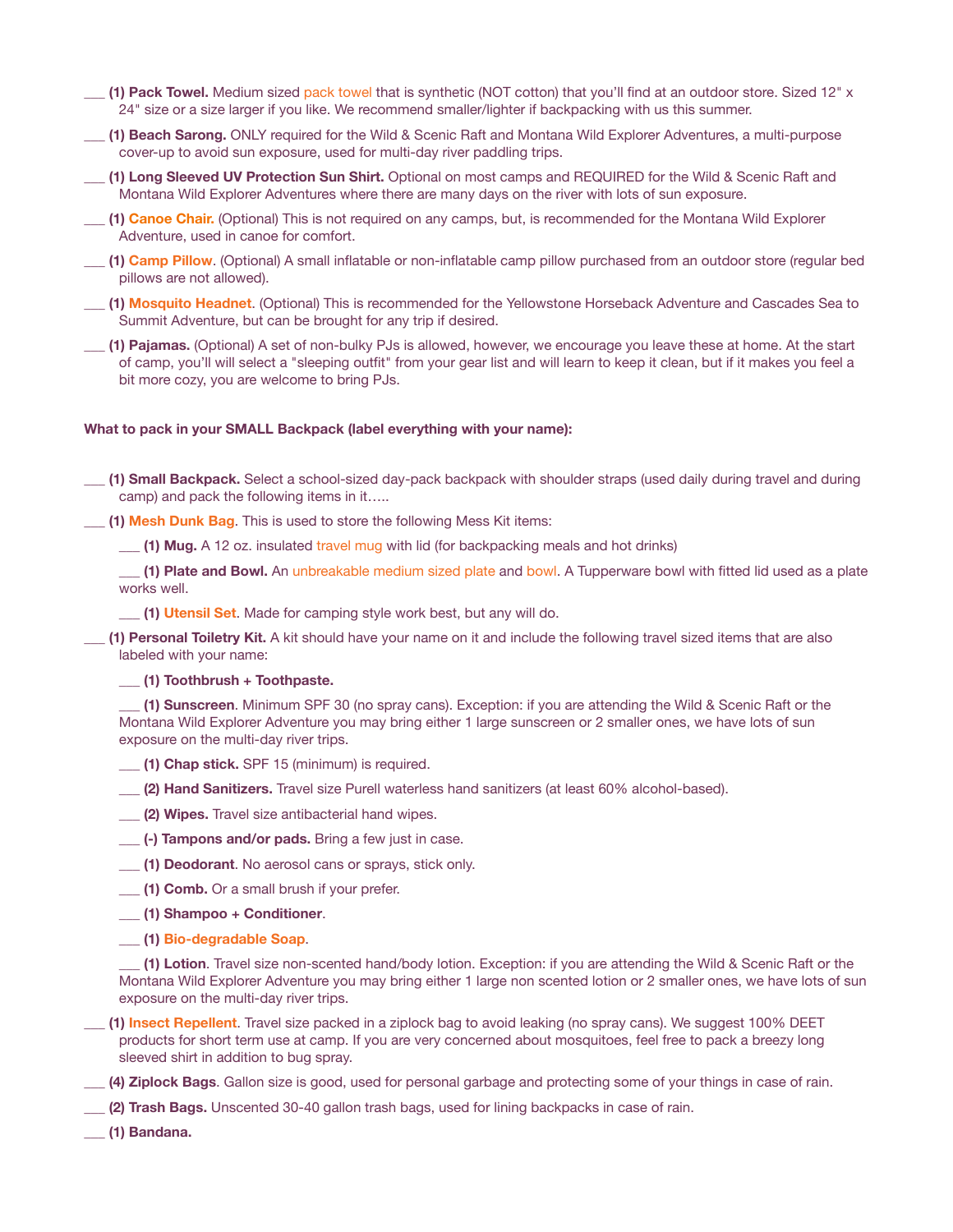- **(3) Cloth Masks.** Cloth masks must be 2 or 3 layers of washable fabric that fit comfortable and securely over nose and mouth without gaps (no buffs, neck gaiters, face shields or bandanas). You may bring additional masks of different types as long as they fit you well and are masks that you will wear consistently if needed during camp.
- \_\_\_ **(1) [Headlamp](https://www.rei.com/product/109856/petzl-tikka-headlamp).** Small with an extra set batteries.
- \_\_\_ **(1) [Whistle Necklace](https://www.campmor.com/c/coghlans-safety-whistle-88089)**. A whistle on a string is worn around your neck during camp as a safety precaution.
- \_\_\_ **(1) Sunglasses.**
- \_\_\_ **(1) Nalgene Water Bottle.** A 32 oz. Nalgene wide-mouth loop-top [water bottle](https://www.rei.com/product/141628/nalgene-wide-mouth-water-bottle-32-fl-oz) with screw on lid is used daily at camp. NOTE: Alpengirl provides [Aqua Mira](http://aquamira.com/consumer/aquamira-water-treatment-drops/) or iodine tablets for water purification when in the backcountry. Aqua Mira is a chlorine dioxide based treatment that is iodine and chlorine free. However, if you have sensitivity to this treatment you may call Alpengirl to discuss alternative water purification options.

\_\_\_ **(1) [Carabiner.](https://www.rei.com/product/169034/black-diamond-litewire-carabiner)** ONLY required for the Wild & Scenic Raft, used for securing water bottle to raft on multi-day raft trip.

- \_\_\_ **(1) Glasses + Contacts.** Eyeglasses or contacts with solution (If needed).
- \_\_\_ **(1) Notebook.** (Optional) A small travel-sized notebook and pencil/pen.
- \_\_\_ **(1-2) Books.** (Optional) We do not allow e-readers, but, you may bring 1 or 2 books. Large or heavy books are not allowed on backpacking days of trips, so, save reading of your your small and lightweight book for your backpacking trip.
- \_\_\_ **(1) Pocket Knife.** (Optional) You may bring a small pocket knife to camp as long as you know how to properly/safely use it before you arrive at camp. If you bring one to camp, you'll need Alpenguide approval and supervision while using it. Improper, unsafe pocket knife use may warrant confiscation of it until end of camp. This should be packed in your checked bag if traveling to camp by airplane.
- \_\_\_ **(1) Music List.** (Optional) Write down a music list to share with the group. Your Alpenguides can make a playlist on their devices and we can listen to music when we are traveling in the van during camp together as a group. Sorry, no personal headphones or personal music playing devices are allowed at camp; if you arrive with them, they will be put away and stored for non-use during camp with us.
- \_\_\_ **(1) Digital Camera.** (Optional) Bring a camera with protective case, extra batteries/vehicle charger, and memory cards. Cell phones are put away and stored during camp, so, if you want to take pictures at camp, you'll need to bring an inexpensive digital camera.

**\_\_\_ (1) Ziplock #1.** A large ziplock labeled with campers name and includes the following items:

Airline Tickets. If flying to/from camp you may also need identification, check your airline rules.

\_\_\_ **Baggage & Unaccompanied Minor Fees.** If flying home from camp, include a "paid in full" receipt or cash for these fees. Please include a note for us to understand what each payment or receipt is for; we will hold on to this for your camper until departure. (Read Alpengirl camp [travel information](https://www.alpengirlcamp.com/pre-trip-planning/camp-travel-information) for more details.)

\_\_\_ **Outfitter Waivers.** Alpengirl uses contracted service providers for activities such as surfing, rafting, climbing, riding, kayaking. These providers have their own waivers that parents are required to sign. Campers bring these signed waivers with them to camp for collection by Alpenguides upon arrival to camp. Campers may not participate in these activities without a signed waiver. These waivers are emailed to parents in late May; these waivers are NOT found on the website. If having trouble finding the waivers we provided, just contact us, we'll email them to you again. Exception: Lil's Adventures do not have any additional activity waivers.

\_\_\_ **National Park Form.** If you are attending North Cascades, Cascades Sea to Summit, WA Lil's or Olympic Sea to Summit Adventures you'll need to bring the signed Visitor Use Acknowledgment of Risk Form that was emailed to you in late May; this form is NOT found on the website. This form is collection upon arrival to camp by Alpenguides.

\_\_\_ **Spending Money Cash.** Campers should arrive with a little bit of personal spending money cash, \$25-\$50 is recommended. This can be spent on replacing lost, damaged, inadequate or expired personal items or gear such as chap stick, contact solution, etc. Money that campers don't spend on replacement items will be happily spent on their own special treats like ice cream at the end of camp.

**Camp Store Cash.** (Optional) Most camp sessions sell [Alpengirl camp store](https://www.alpengirlcamp.com/pre-trip-planning/adventure-camp-lifestyle/camp-store) items during camp, \$25-\$100 is recommended.

Mail. (Optional) Sometimes, parents like to send along a few (1-3) pre-written camp letters that can be distributed to their camper during camp by the Alpenguides.

\_\_\_ **Cell Phone + Charger.** We recommend that campers bring a cell phone (with wall charger and vehicle charger) for use during travel to/from camp. All camper phones will be collected, turned off and stored for non-use during camp. Most camp sessions offer a scheduled day at the end of camp when campers call home using their own cell phone